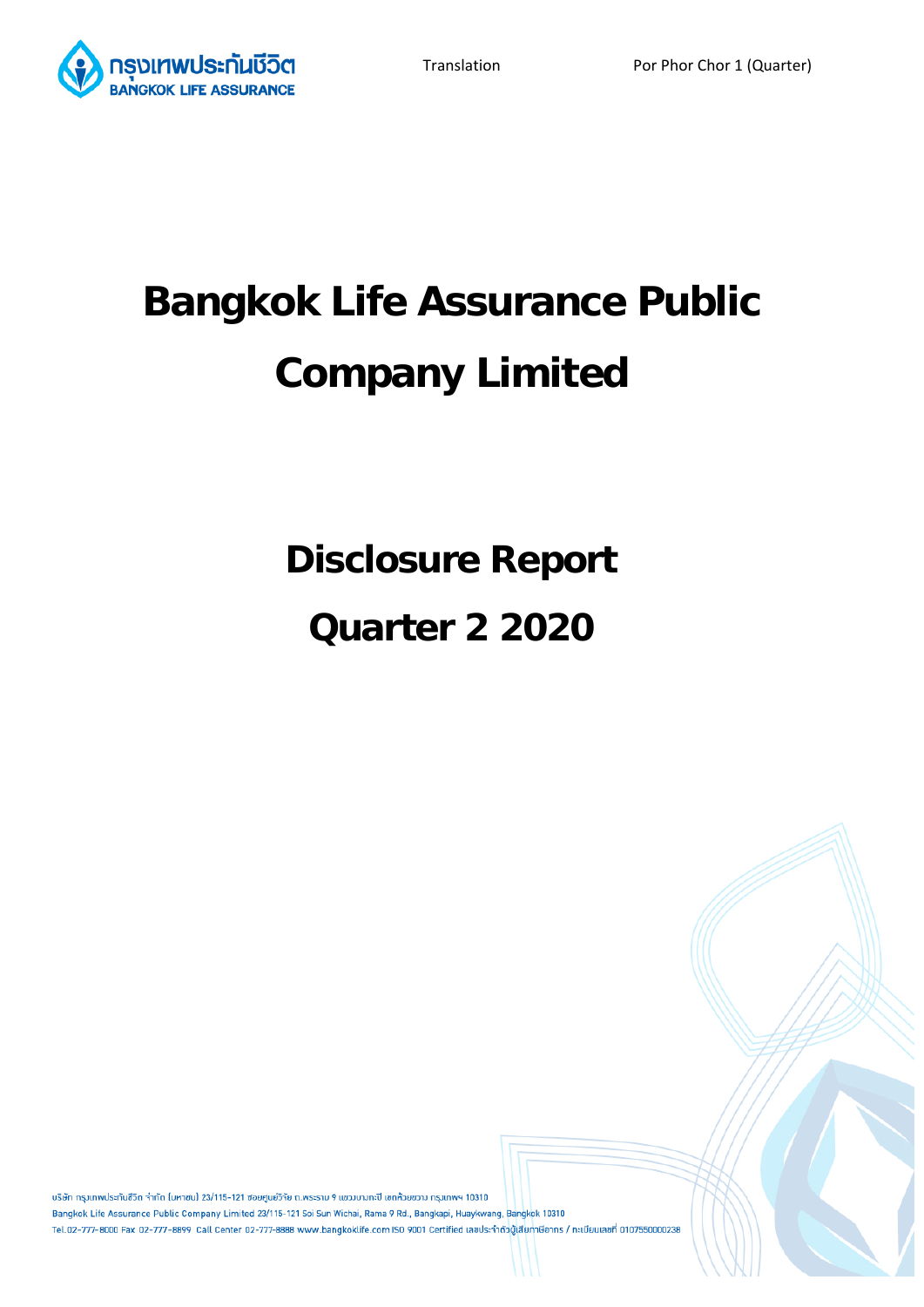

# Part 1 Certification of the Accuracy of Information Disclosure

The Company has reviewed the disclosed information with care and certifies that the disclosed information is complete and accurate, not being a false or misleading statement, or lacking material significant information. The Company, hereby, certifies the accuracy of all the information disclosed in this report.

(M.L. Jiraseth Sukhasvasti) Chief Executive Officer and President

. . . . . . . . . . . . . . . . . . . (Mr. Chone Sophonpanich) Authorized Director

Disclosed on 26 August 2020

For Quarter 2 2020

บริษัท กรุงเทพประกันซีวิต จำกัด (มหาซน) 23/115-121 ซอยศูนย์วิจัย ถ.พระราม 9 แขวงบางกะปิ เขตห้วยขวาง กรุงเทพฯ 10310 Bangkok Life Assurance Public Company Limited 23/115-121 Soi Sun Wichai, Rama 9 Rd., Bangkapi, Huaykwang, Bangkok 10310 Tel.0 2777 8000 Fax 0 2777 8899 Call Center 0 2777 8888 www.bangkoklife.com ISO 9001 Certified เลขประจำดัวผู้เสียภาษีอาทร / ทะเบียนเลขที่ 0107550000238